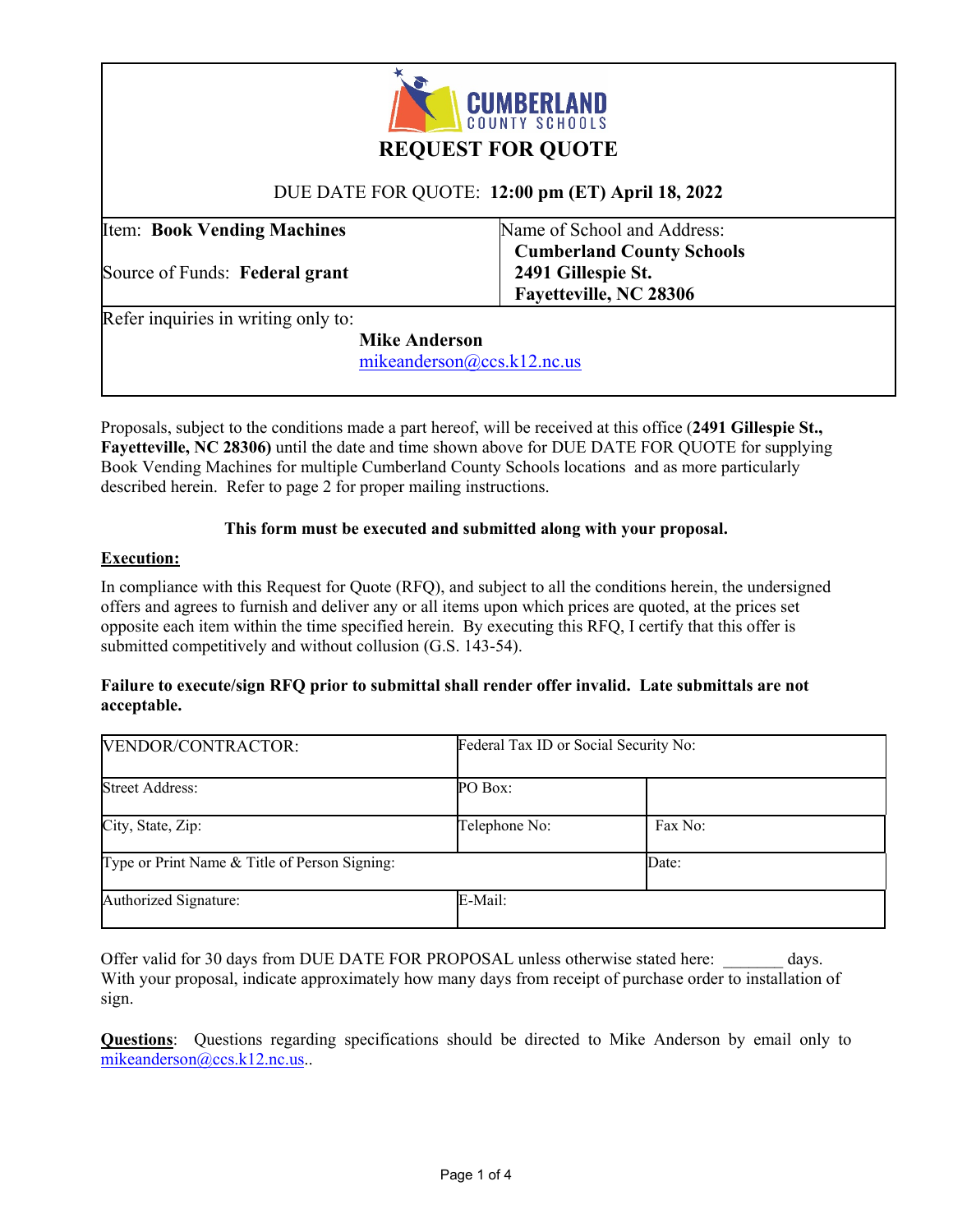**Mailing Instructions:** Submit one fully executed RFQ document with your proposal/quote. It is the responsibility of the offeror to have its offer in this office by the specified time and date due. You may mail to:

> Attn: Mike Anderson Cumberland County Schools Purchasing Dept. 2491 Gillespie St. Fayetteville, NC 28306

Or you may email your fully executed RFQ document and quote by the specified time and date due to:

# mikeanderson@ccs.k12.nc.us

**Award**: The Cumberland County Board of Education / Cumberland County Schools (CCS) reserves the right to reject any or all offers presented and to waive any informalities and irregularities.

**Scope:** CCS desires to purchase automated book vending machines to use in select schools and integrate with its PBIS programs and engage all students with reading. Proposals will be accepted per the following specifications for  $3 +$ - $\sqrt{5}$  Book Vending Machines to be shipped to individual schools as requested by an official CCS purchase order.

#### **Specifications:**

The general and minimum specifications for this purchase include the following per school purchase order:

| <b>Quantity</b> | <b>Description / Specifications</b>                                     |  |  |
|-----------------|-------------------------------------------------------------------------|--|--|
| $\mathbf{1}$    | Automated book vending machine, 200-300 book capacity, up to 20         |  |  |
|                 | different books (supplied by CCS), coin mechanism designed for tokens,  |  |  |
|                 | customizable shelving, 110 volt electrical requirement, (Inchy's        |  |  |
|                 | Bookworm Vending Machine by Global Vending or EQUAL TO)                 |  |  |
| 100             | Tokens for redemption of a book of choice (no currency accepted)        |  |  |
| 1               | Custom wrap or personalization option for the vending machine cabinetry |  |  |
|                 | to be selected and approved by the school Principal                     |  |  |

**Brand Names**: Items referenced and specified herein are based upon a particular manufacturer, but are used for the purpose of identification and to establish a general quality level. Such references are not intended to be restrictive, and functionally equivalent products of other manufacturers will be considered. However, bidders are cautioned that any deviation from specifications must be pointed out in their bid. Functional equivalency shall be determined by Cumberland County Schools (CCS). CCS shall not be obligated to accept deviations if deemed not to be in the best interest of CCS.

**Transportation Charges:** FOB – Destination. Freight charges must be included in price. Delivery must be "inside delivery" to each school separately.

## **With your proposal, you must provide an estimated delivery time from receipt of an official Cumberland County Schools purchase order.**

**Payment Terms and Invoicing**: Cumberland County Schools' payment terms are net 30 days after receipt of correct invoice or completion of work, whichever is later. Invoice shall be sent to:

> Cumberland County Schools Accounts Payable 2491 Gillespie St. Fayetteville, NC 28306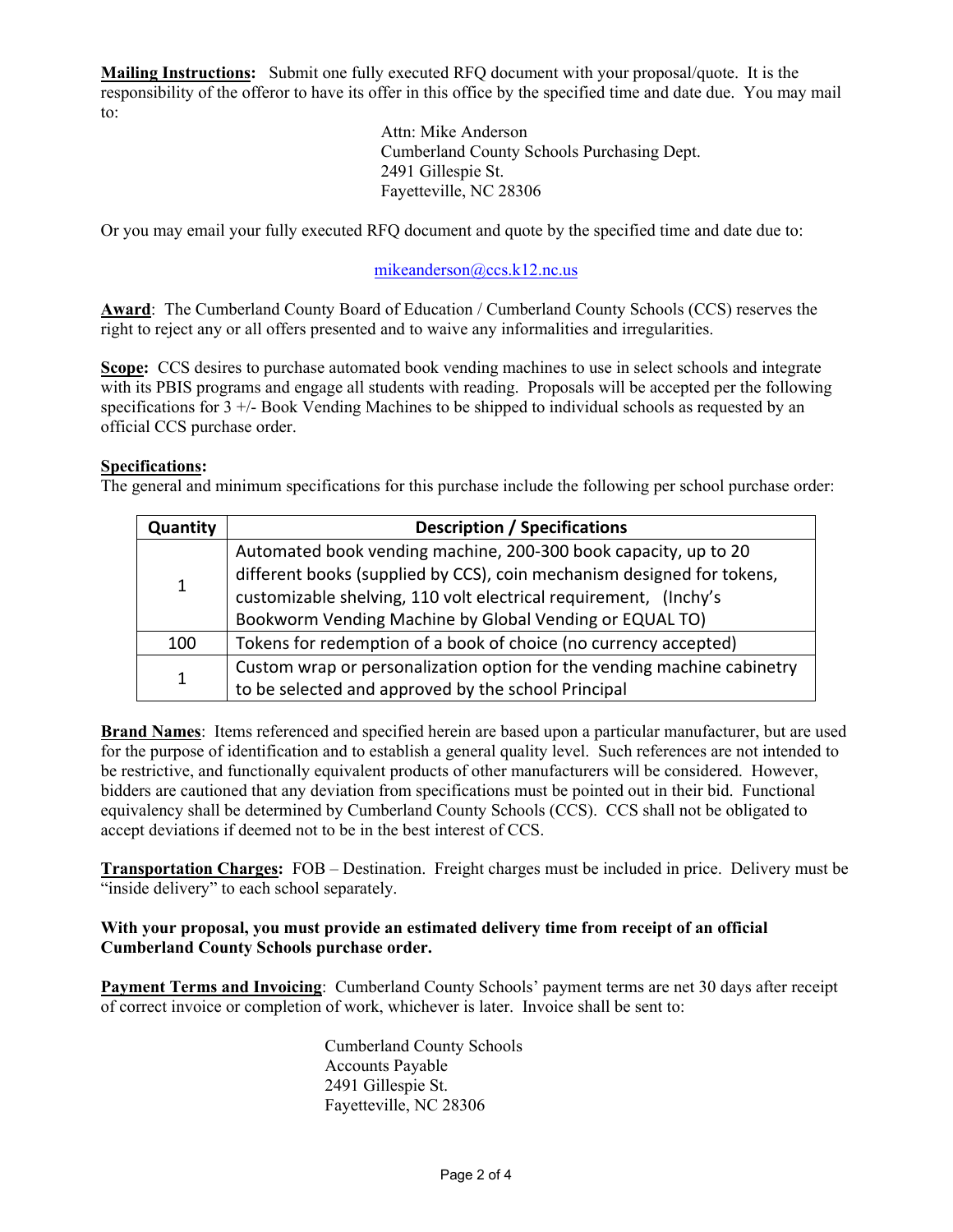**References**: Cumberland County Schools reserves the right to request references to whom the bidder has provided similar equipment in its review and determination of award.

**Lunsford Act**: Contractor acknowledges that N.C.G.S. 14-208.18 prohibits anyone required to register as a sex offender from knowingly being present upon the premises of any school, and Contractor shall insure that neither Contractor, its subcontractors, nor its suppliers shall allow any person registered as a sex offender to come on or about the premises of any subject school in any manner or for any reason related to the Work or the Contract.

**E-verify**: Contractor shall comply with the requirements of Article 2 of Chapter 64 of the General Statutes. Further, if Contractor utilizes a subcontractor, Contractor shall require the subcontractor to comply with the requirements of Article 2 of Chapter 64 of the General Statues.

**Policy Compliance:** Contractor, its subcontractors and suppliers, shall comply with all Board policies relating to visitors in the schools while engaged in the Work.

**Warranty**: The contractor warrants to the owner that all equipment and materials furnished under this specification will be new, of good material and workmanship, and agrees to replace promptly any part or parts which by reason of defective material or workmanship shall fail under normal use, free of neglect or accident, for a minimum period of **twelve (12) months** from date put into operation. Such replacement shall include all parts, labor and transportation cost to the location where equipment is down, free of any charge to the owner or his representative. Contractor shall provide with its proposal the manufacturer's warranty information applicable to the LED message center proposed.

**Federal Funded Projects – Uniform Guidance Provisions**: This contract will be funded with Federal grants and as such shall be subject to the following additional provisions.

- a.) Debarment and Suspension (Executive Orders 12549 and 12689) A contract award (see 2 CFR 180.220) must not be made to parties listed on the government wide exclusions in the System for Award Management (SAM), in accordance with the OMB guidelines at 2 CFR 180 that implement Ex. Orders 12549 (3 CFR part 1986 Comp., p. 189) and 12689 (3 CFR part 1989 Comp., p. 235), "Debarment and Suspension." SAM Exclusions contains the names of parties debarred, suspended, or otherwise excluded by agencies, as well as parties declared ineligible under statutory or regulatory authority other than Ex. Order 12549.
- b.) Byrd Anti-Lobbying Amendment (31 U.S.C. 1352) Contractors that apply or bid for an award exceeding \$100,000 must file the required certification. Each tier certifies to the tier above that it will not and has not used Federal appropriated funds to pay any person or organization for influencing or attempting to influence an officer or employee of any agency, a member of Congress, officer or employee of Congress, or an employee of a member of Congress in connection with obtaining any Federal contract, grant or any other award covered by 31 U.S.C. 1352. Each tier must also disclose any lobbying with non-Federal funds that takes place in connection with obtaining any Federal award. Such disclosures are forwarded from tier to tier up to the non-Federal award.
- c.) Access to Records The Vendor/Contractor agrees to provide the Cumberland County Board of Education / Cumberland County Schools, the Comptroller General of the United States, or any of their authorized representatives access to any books, documents, papers, and records of the Contractor which are directly pertinent to this contract for the purposes of making audits, excerpts, and transcriptions. The vendor/contractor agrees to permit any of the foregoing parties to reproduce by any means whatsoever or to copy excerpts and transcriptions as reasonably needed. The provisions herein are not intended to limit access to records under other relevant N.C. and Federal regulations, such as North Carolina Public Records Law.
- d.) DHS Seal, Logo, and Flags The Vendor/Contractor shall not use the DHS seal(s), logos, crests, or reproductions of flags or likenesses of DHS agency officials without specific FEMA preapproval. See generally DHS Standard Terms and Conditions, v 3.0, ¶ XXV (2013).
- e.) Compliance with Federal Law, Regulations, and Executive Orders All parties to this Agreement acknowledge that that FEMA financial assistance will be used to fund the contract,